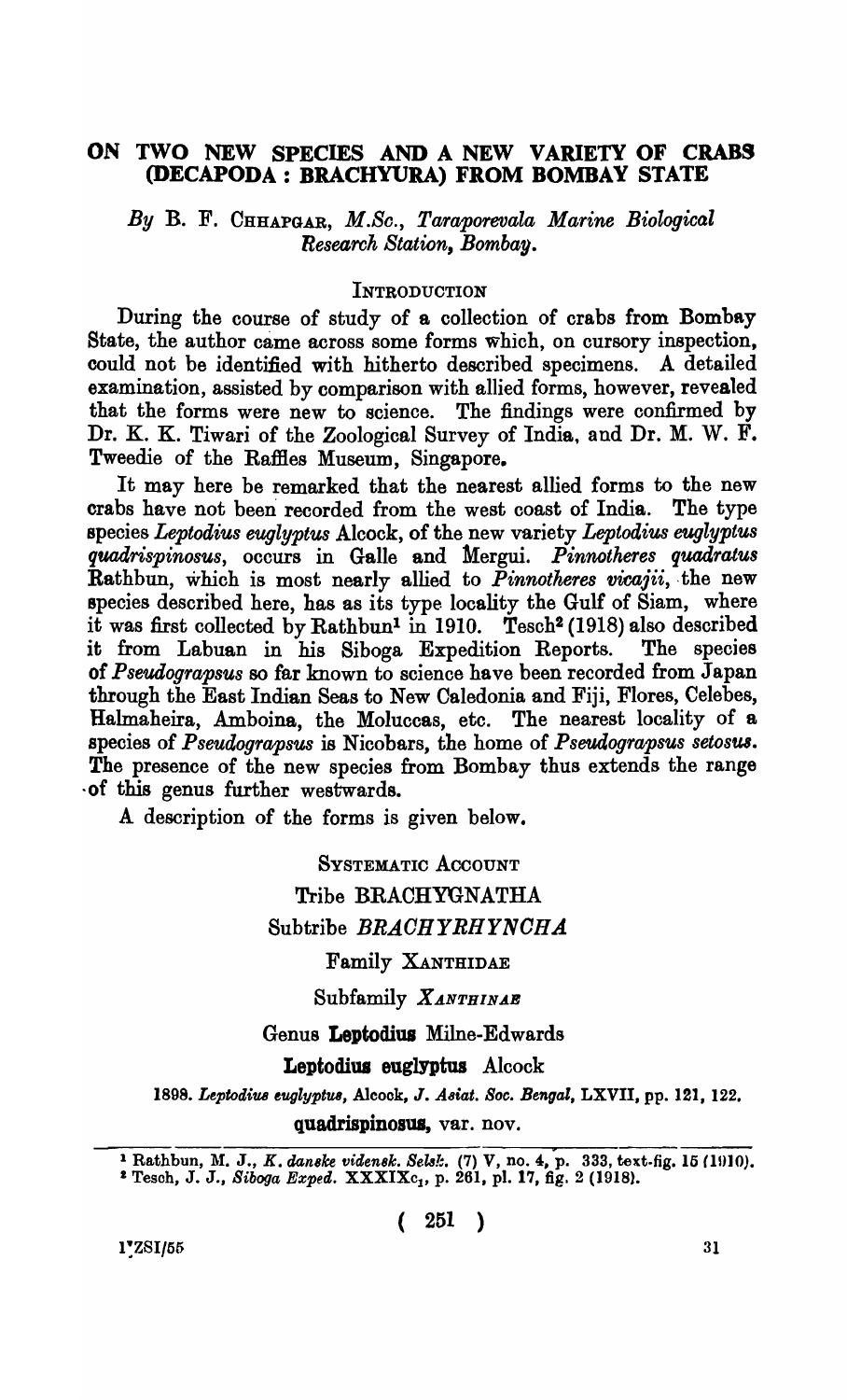*Material examined.-Numerous* adult specimens, of both sexes, were collected among rocks at Port Okha, on the Saurashtra coast.

*Description.-Carapace* two third as long as broad, rather strongly convex in its anterior two-thirds, flat posteriorly; its regions well delimited, convex, and as completely areolated as any *Actaea*, the areolae being strongly convex and somewhat pitted transversely (text-fig. 1).

Front projecting beyond the orbit, from which it is separated by a notch, cut into two lobes of which the outer angles are prominent ; its breadth not quite a third of the carapace.

Antero-Iateral borders cut into four conical teeth, not including the outer angle of the orbit, or a small denticle below it; postero-Iateral borders strongly convergent, as long as the chords of the antero-Iateral borders.



TEXT-FIG. 1.-Leptodius euglyptus quadrispinosus, var. nov.

a. Dorsal view of Crab:  $\times 2$ ; *b.* 2nd left abdominal appendages of male:  $\times 3$ ; 0. Tip of san:e, enlarged:  $\times$  40; d. Tip of 2nd left abdominal appendage of male *Leptodius*  $eugly$ ptus Alcock:  $\times$  40.

Chelipeds unequal; the upper and outer surfaces of the wrist strongly wrinkled and pitted; the upper surface of the hand nodular, upper half or more of the outer surface of the hand longitudinally ridged and transversely wrinkled; fingers short, stout, hollowed (but not broadened) at the tip.

Legs with the carpopodite and propodite longitudinally ridged and grooved above, the carpus more distinctly so, the dactylus furred.

Side walls of carapace, edges of the upper surface of the arm, and edges of legs, but especially the upper edge of the meropodites, hairy.

Colour, during life, of carapace pink, a white longitudianal band from the front across the gastric region, fingers of chelipeds and front lower corner of the hands blackish brown.

*Type-specimen.-Male,* (No. C3359/), ZoologicI Survey of India (Ind. Mus.), Calcutta.

*Type-locality.-Port* Okha on the Saurashtra coast, 11th & 12th February, 1953. (ColI. B. F. Chhapgar.)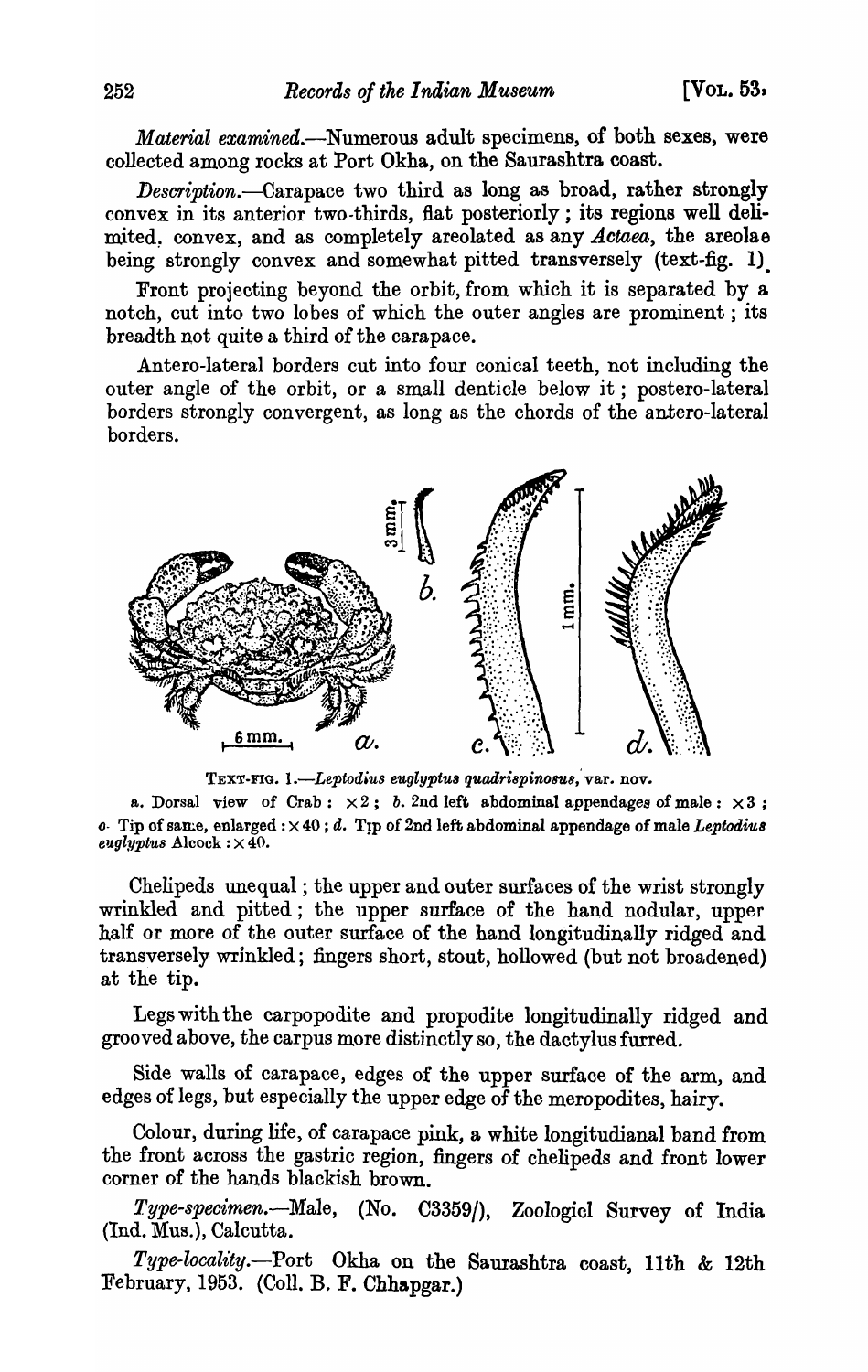The measurements of the holotype (male) are given below :

| length of carapace  |  | $10.0$ mm. |
|---------------------|--|------------|
| breadth of carapace |  | $14.5$ mm. |

*Remarks.-This* variety resembles *Leptodius euglyptus* Alcock in the sharp *Actaea-like* sculpture of the carapace, but differs from it in having only four teeth on the antero-lateral borders, as well as in the relationship of the lengths of the antero-lateral and postero-lateral borders. In this case, the postero-Iateral borders are as long as the chord of the anterolateral borders, whereas in *Leptodius euglyptus* Alcock they are shorter than the chord of the antero-lateral borders.

The posterior male abdominal appendages are elegantly bent, serrulate near the tip, proximal to which are about  $12$  to  $15$  larger spinules. These spinules do not extend up to the tip. (In *Leptodius euglyptus* Alcock the spinules are longer and sharper and extend right up to the tip ; the serrulations are also sharper and form only a single row.)

Familv PINNOTHERIDAE

Subfamily *PINNOTHERINAE* 

### Genus Pinnotheres Latreille

### Pinnotheres vicajii, $\frac{1}{2}$  sp. nov.

*Material examined.*-Four females (two of them berried), and two males represent the present collection. Both sexes were obtained from the bivalve *Paphia malabarica* at Bombay, each crab living separately in a shell.

 $Description. - Female$  (text-fig. 2): Body soft, carapace subquadrate anterior angles pronounced but with rounded corners, smooth, without any indication of grooves, slightly oonvex, no pigment spots. Length and breadth of carapace subequal. Lateral margins entire, curved, diverging behind the anterior angles; posterior border straight.

Front straight, broad, about a third the breadth of the carapace at the anterior angles. Eyes small, pigmented, visible in a dorsal view, orbits circular, eyestalks short. Antennae minute and placed within the orbital hiatus.

Merus-ischium of external maxillipeds a broad plate, with the inner (posterior) margin slightly concave and the antero-internal angle pronounced: propodus elongate, broad and spatulate, it reaches farther than the inner angle of the merus. Dactylus minute, styliform, inserted at inner margin of propodus, just over-reaching the inner angle of the merus, and reaching to the end of the propodus.

Chelipeds smooth, equal, stout; wrist longer than broad, palm twice as long as high, and twice as long as the fingers, a triangular tooth on the movable finger, three teeth on the proximal half of the thumb-the

I The author has great pleasure in naming this species after Mr. Vicaji D. B. Taraporevala, with whose munificence the completion of the Taraporevala Aquarium and Marine Biological Research Station was possible.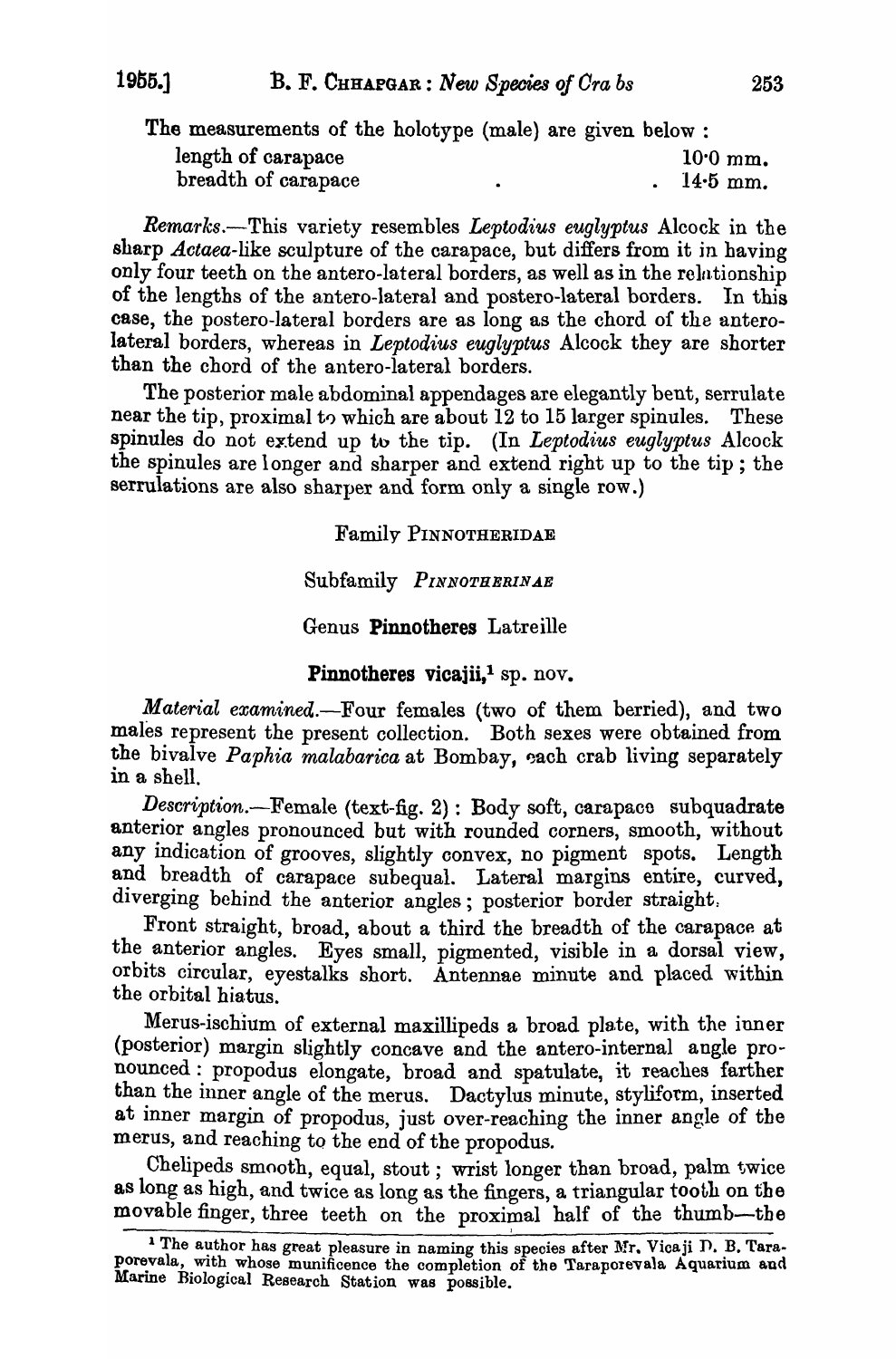middle one smaller than the other two, which are sub equal ; tips of finger and thumb crossed, pointed. A fringe of hair on the inner part of the lower border of the thumb.

Third pair of walking legs the longest, last pair longer than the first ; propodites with a few silky hairs distally; dactyli of the first two pairs subequal in length, strongly hooked, those of the third and fourth pairs about twice as long as the first two, subequal, hairy and slender, regularly curved. Abdomen of seven joints.

Male: Carapace smooth, well calcified, circular, without any trace of anterior angles, widest at the base of the first pair of walking legs: covered with minute, scattered pigment spots on the anterior half of the carapace up to a line joining the bases of the second pair of walking legs. Lateral margins entire, posterior border convex.



TEXT-FIG. 2.—*Pinnotheres vicajii*, sp. nov.

Q. Dorsal view of male *Pinnotheres quadratus* Rathbun, with abdomen extended <sup>j</sup> **b.** External maxilliped of same; *c.* Dorsal view of male *Pinnotheres vicajii*, sp. nov., with abdomen extended;  $d.$  External maxilliped of same;  $e.$  Dorsal view of female *Pinnotheres vicajii*, sp. nov.; f. External maxilliped of same.

Front about a fourth the greatest breadth of the carapace, straight. Eyes, orbits and antennae similar to those of the female.

Merus-isohium and propodus of external maxillipeds similar to those of the female, except that the propodus is abruptly narrowed in the distal half. Daotylus not even reaohing the antero-internal angle of the merus, as it does in the female. A brush of hairs at the tip of the last joint of the exognath of the external maxillipeds, but no hairs along the sidas of this joint.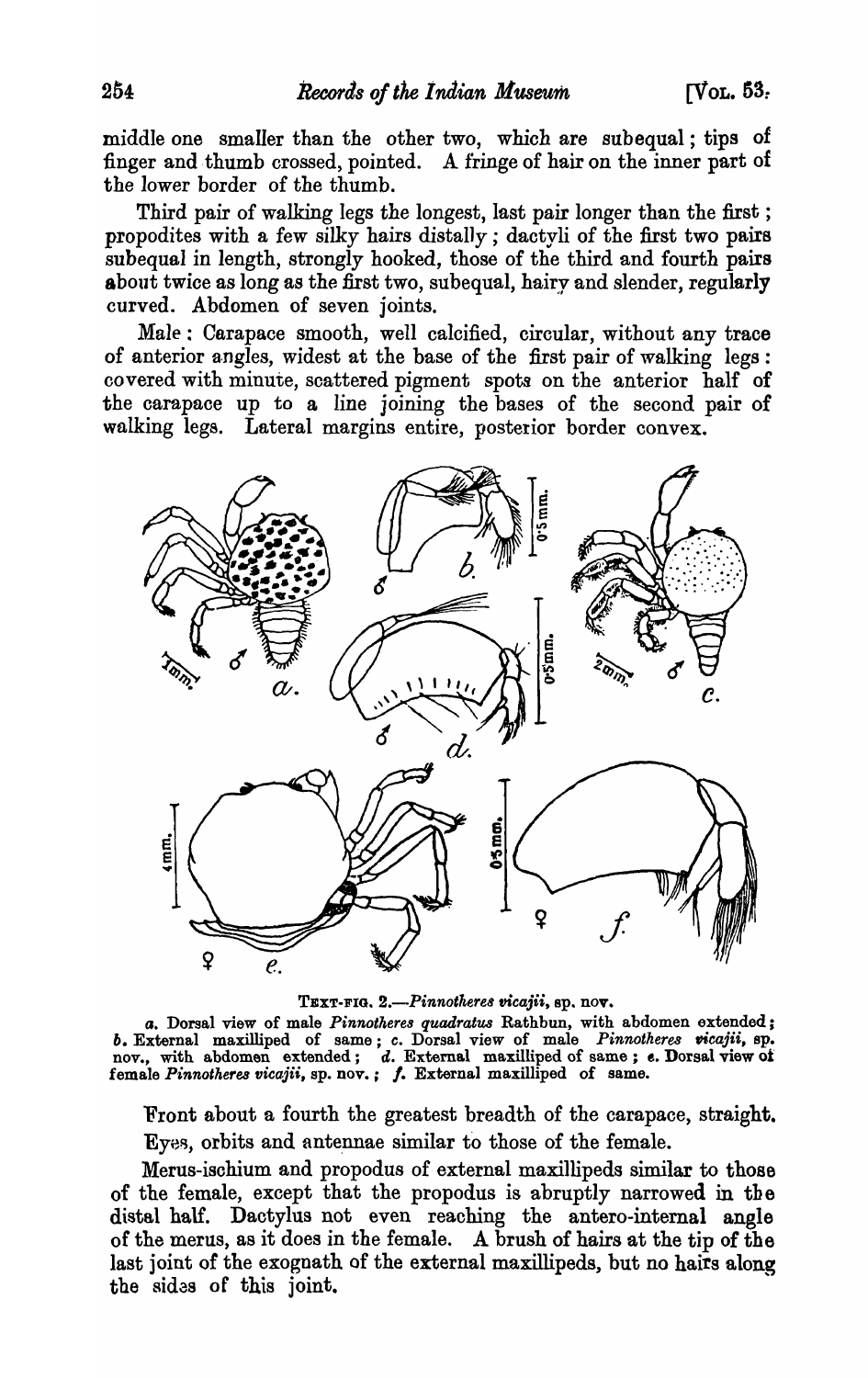Chelipeds smooth, equal, stout; a fringe of hair on the inner (anterior) border of the arm : palm inflated distally,  $1\frac{1}{2}$  times as long as high, twice 88 long as the fingers; a fringe of hair on the inner side of the lower border of the hand extending to the tip of the thumb: a large, triangular tooth on the movable finger fits between two smaller ones on the thumb.

Third pair of walking legs the longest, the last pair shortest : inner borders of carpus and propodus of the second and third pair of legs, as also all borders of the last pair fringed with silky hairs. A fringe of hair runs diagonally from the inner border of the proximal end of the carpus to the outer border of the distal end of the propodus of the second and third pairs of legs. Dactyli of first three pairs of legs subequal, those of the last pair slightly shorter; all hairy.

Abdomen seven-jointed, narrow, no fringe of hair on its borders. The breadth at the base of the terminal segment surpasses the length.

Colour, during life, yellow; in the male the carapace is covered with minute black pigment spots.

The measurements of the type-specimens in millimetres are given in the following table:—

Type female. Type male.

|                                                               |           |  |   |           |          | $\mathbf{y}$ po romano. |          | $\mathbf{y}_{\mathbf{y}}$ |
|---------------------------------------------------------------|-----------|--|---|-----------|----------|-------------------------|----------|---------------------------|
| Length of carapace<br>Breadth of carapace<br>Breadth of front |           |  |   |           |          | 5.6<br>$6 - 4$<br>1.3   |          | 4.0<br>4.0<br>$1 - 1$     |
| Breadth of anterior border of carapace                        |           |  |   |           |          | $4-1$                   |          |                           |
|                                                               |           |  |   |           |          |                         |          |                           |
| 1st walking leg                                               |           |  |   |           | left.    | right.                  | left.    | right.                    |
|                                                               |           |  |   |           |          |                         |          |                           |
| merus                                                         |           |  |   |           | 0.75     | 0.75                    | 0.84     | 0.84                      |
| carpus                                                        |           |  | ٠ |           | 0.45     | 0.47                    | 0.34     | 0.36                      |
| propodus.                                                     |           |  |   |           | 0.66     | 0.67                    | 0.47     | 0.49                      |
| dactylus.                                                     |           |  |   |           | 0.28     | 0.28                    | 0.20     | 0.23                      |
| 2nd walking leg                                               |           |  |   |           |          |                         |          |                           |
| merus                                                         |           |  |   |           | 1·13     | 1·14                    | $1 - 00$ | 1.07                      |
| carpus                                                        |           |  |   |           | 0.50     | 0.56                    | 0.45     | 0.45                      |
| propodus.                                                     |           |  |   |           | $0 - 75$ | 0.79                    | 0.50     | 0.52                      |
| dactylus.                                                     |           |  |   |           | 0.28     | 0.29                    | 0.20     | 0.24                      |
| 3rd walking leg                                               |           |  |   |           |          |                         |          |                           |
| merus<br>ò                                                    | $\bullet$ |  |   |           | 1.69     | $1-13$                  | 1.70     | 1.73                      |
| carpus<br>$\bullet$                                           |           |  | ٠ | $\bullet$ | 0.84     | 0.66                    | 0.44     | 0.47                      |
| propodus                                                      |           |  |   |           | 1.28     | 0.90                    | 0.60     | 0.75                      |
| dactylus                                                      |           |  |   |           | 0.46     | 0.38                    | 0.26     | 0.28                      |
|                                                               |           |  |   |           |          | (regenerated)           |          |                           |
| 4th walking leg                                               |           |  |   |           |          |                         |          |                           |
|                                                               |           |  |   |           | 0.84     | 1-03                    | 0.71     | $0 - 70$                  |
| merus                                                         |           |  |   |           | 0.41     | 0.52                    | 0.37     | 0.33                      |
| carpus<br>$\bullet$                                           |           |  |   |           | 0.73     | 0.75                    | $0 - 49$ | 0.47                      |
| propodus.<br>dactylus                                         |           |  |   |           | 0.47     | 0.51                    | 0.23     | 0.22                      |
|                                                               |           |  |   |           |          |                         |          |                           |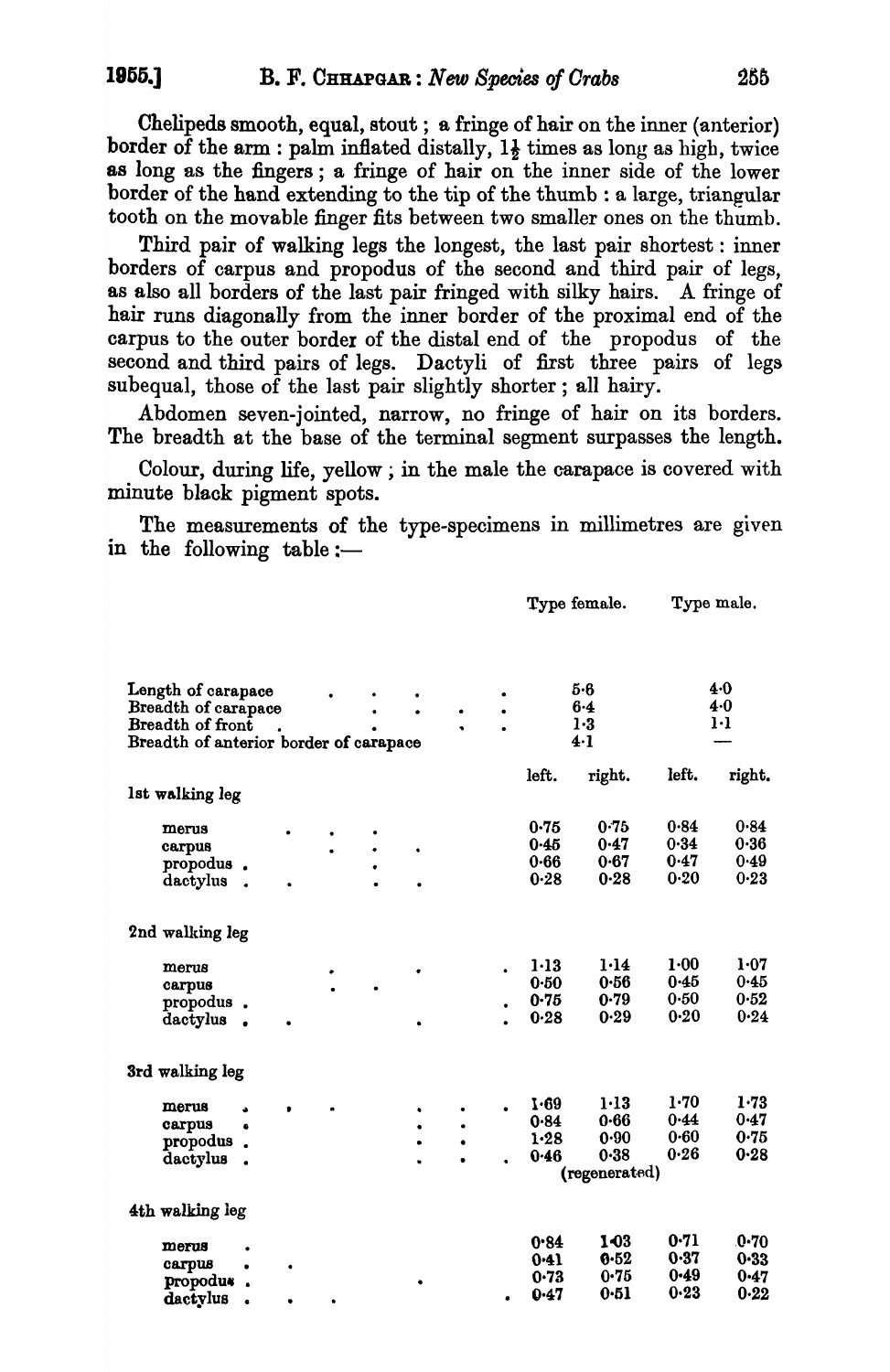*Type-specimen.-Male,* No. C3361/1, Zoological Survey of India (Ind. Mus.), Calcutta.

*Type-locality.-Bombay,* 17th April, 1953. (Coll. B. F. Chhapgar.) *Rema'fks.-This* species is allied to *Pinnotheres quadratus* Rathbun in the pigmentation of the male carapace and the small size of the dactylus of the external maxillipeds, but differs from it in several important characters as shown below :-

*P. quadratus* Rathbun

*P. vicajii,* sp. nov.

Carapace of male subquadrate.

Anterior angles of male carapace pronounced, though rounded.

- Carapace of male divergent from before backward, with the lateral borders straight, widest near the bases of the third pair of walking legs.
- Posterior border of carapace in the female concave.
- A triangular depression on the cardiac region in the female.
- The whole surface of the carapace of ma1e covered with coarse, irregularly-shaped pigment spots.
- Last joint of exognath of external maxillipeds of male with hair along the sides as well as at the tip.
- Dactylus of external maxillipeds of male spatulate, of the same width throughout its length.
- Palm of male chelipeds bulbous throughout.
- Dactyli of only the last two pairs of walking legs of male hairy.
- Abdomen of male broad, with hair on its border.
- Very minute crabs (Tesch<sup>1</sup> mentions a berried female measuring 2·85 mm. long and  $3.2 \text{ mm}$ . broad, and a male 2·4 mm. long and 2·75 mm. broad. Rathbun<sup>2</sup> mentions a female 5.2 mm. long and 5.3 mm. broad).

Carapace of male circular.

- No trace of anterior angles in male.
- Carapace of male circular, lateral borders curved, widest near the bases of the first pair of walking legs.
- Posterior border of carapace in the female straight.
- No triangular depression on the cardiac region in the female.
- Only the anterior half of the carapace of male covered with minute, rounded, scattered pigment spots.
- Last joint of exognath of external maxillipeds of male with hair only at the tip.
- Dactylus of external maxillipeds of male narrowed in the distal half.
- Palm of male chelipeds inflated only distally.
- Dactyli of all the walking legs of male hairy.
- Abdomen of male narrow, without hair on its borders.
- Larger crabs-berried female 5.6  $mm.$  long and  $6.4~mm.$  broad. Male 4·0 mm. long and 4·0 mm. broad.

<sup>&</sup>lt;sup>1</sup> Tesch, J. J., *Siboga Exped.* XXXIXc<sup>1</sup>, p. 261, pl. 17, fig. 2 (1918).

<sup>&</sup>lt;sup>2</sup> Rathbun, M. J., *K. danske vidensk. Selsk.* (7) V, no. 4, p. 333, text-fig. 15 (1910).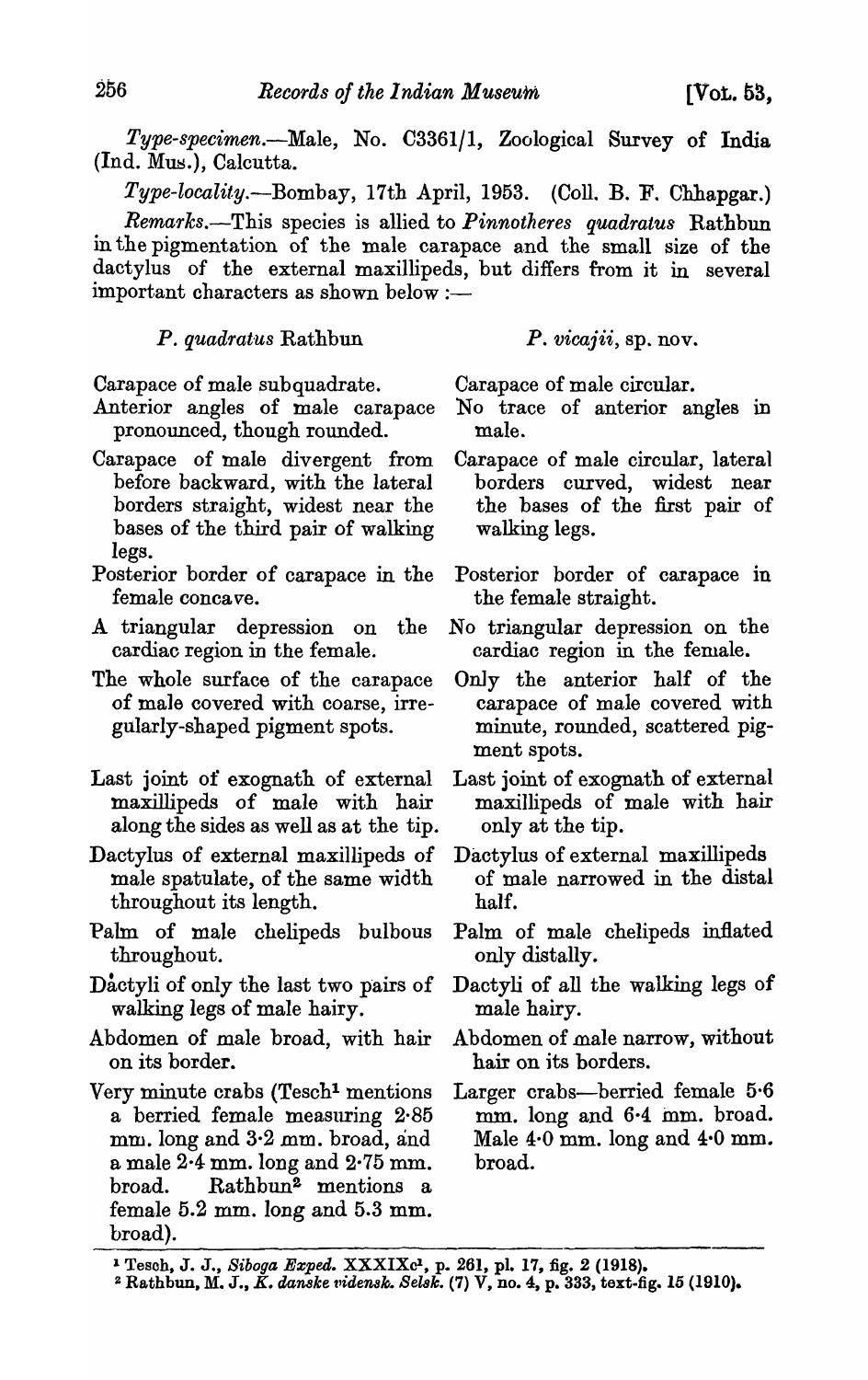# Family GRAPSIDAE

# Subfamily *V ARUNINAE*

### Genus Pseudograpsus Milne-Edwards

### Pseudograpsus intermedius, sp. nov.

*Material examined.-Ten* males and four females (two of them berried) from Bombay represent the present collection. They were caught in mud under stones.

*Description.-Carapace* squarish, flat, depressed, very little broader than long, frosted (text-fig. 3). Anterior half of carapace up to the cervical groove covered with minute, scattered, fine, brownish hairs which are more profuse on the front, orbits, epigastric lobes and lateral. borders. Regions of carapace not well indicated except in the middle of the carapace where the grooves are disposed in the shape of the letter H. Cervical groove distinct but not very deep, semicircular. Two distinct epigastric lobes behind the front. Borders of carapace thin and sharply defined: the antero-lateral borders lined with profuse hair



TEXT-FIG. *3.-Pseudograpsus intermedius,* ap. nov.

*a.* Doral view of male; *b.* External view of chela of male; c. External maxilliped ; *d.* 2nd left abdominal appendage of male; *e*. Tip of same, enlarged.

and cut into three distinct, flat teeth (including the external orbital angle) which decrease in size from before backward and are not serrate. Posterolateral boundaries of the carapace forming a distinct facet, sharp, keeled and continued to the bases of the last pair of legs.

Front (at its anterior angles) a little more than a third the breadth of the carapace at the external orbital angles: very slightly obliquely deflexed, straight, with a slight concavity towards the middle, prominent, sublaminar.

Buccal cavern square. External maxillipeds gaping, but not very widely: their exognath narrower than the ischium : their merus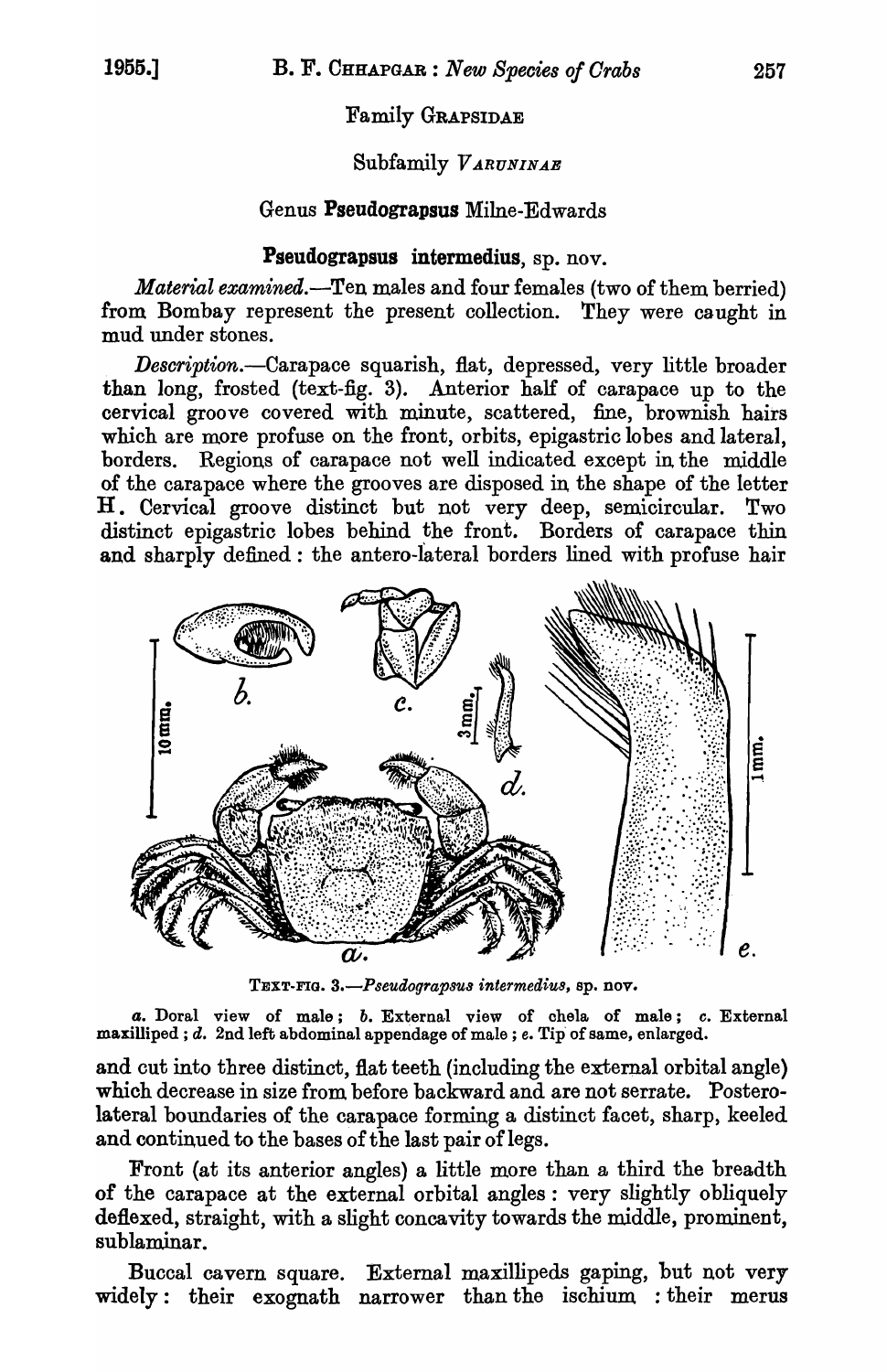shorter, but anteriorly much broader, than the ischium: merus aurioulate (expanded) at the outer angle, so that the palp artioulates near the middle of the merus.

Chelipeds subequal, but variable in size: considerably longer, and vastly more massive, than the legs in adult males. Shorter in the female, and though stouter than the legs, not vastly so. Inner border of arm and wrist clothed with long, silky hairs. Inner angle of wrist produced sharply to form a broad spine. Fingers gaping, longer than the upper border of the palm: the space between the fingers oovered with a thick matt of long, entangled, silky hairs, under which, at the base of the fingers, is hidden a white, fleshy lobe.

The borders of the joints of all the legs, particularly' the posterior border of the merus and both borders of the oarpus and propodus, thickly fringed with long, dusky hairs. The two middle pairs of legs the longest, the last pair the shortest. Propodites of legs cylindrical, dactyli styliform.

Abdomen in both sexes of seven segments. In the male the abdomen becomes gradually narrow till the penultimate segment. Last segment abruptly narrowed and tongue-shaped. Posterior male appendages stout and straight, but bent suddenly at the tip, which bears brushes of hairs.

Colour, during life, chestnut.

The measurements of the holotype (male) and an average female, are given below  $:$ 

|                     |                                         |  | Male.                          | Female.    |
|---------------------|-----------------------------------------|--|--------------------------------|------------|
| Length of carapace  | $\bullet$ $\bullet$ $\bullet$           |  | $\, \cdot \, 10.0 \text{ mm}.$ | $6.75$ mm. |
| Breadth of carapace |                                         |  | $\ldots$ 11.0 mm.              | $7.25$ mm. |
| Breadth of front.   | $\bullet$ $\bullet$ $\bullet$ $\bullet$ |  | $4.0$ mm.                      | $2.6$ mm.  |

*Type-specimen.-'* Male, No. C3363/1, Zoological Survey of India (Ind. Mus.), Calcutta.

*Type-locality.-Bombay,* 17th March, 1953. (ColI. B. F. Chhapgar.) Remarks.-Tesch<sup>1</sup>, in his discussion of the *Grapsidae* divides the species of *Pseudograpsus* into two different groups, viz.-

- (1) large species (up to 4 em.), chestnut coloured. Cervical groove very deep, semicircular. Three last joints of the legs with a fur of black hairs;
- (2) small species (up to  $1.5$  cm.), white. Cervical groove indistinct, nearly straight. Legs naked.

It will be seen that the new species offers a combination of the charaoters of the above two groups. Although it is a small species (measuring only up to 1·0 em.), the specimens are chestnut coloured. Again, the cervical groove, though semicircular, is not very deep. The legs, too, are covered with dusky hair.

<sup>1</sup> Tesch, J.J., *Siboga Exped.* XXXIXo, pp. 97, 98 (1918).